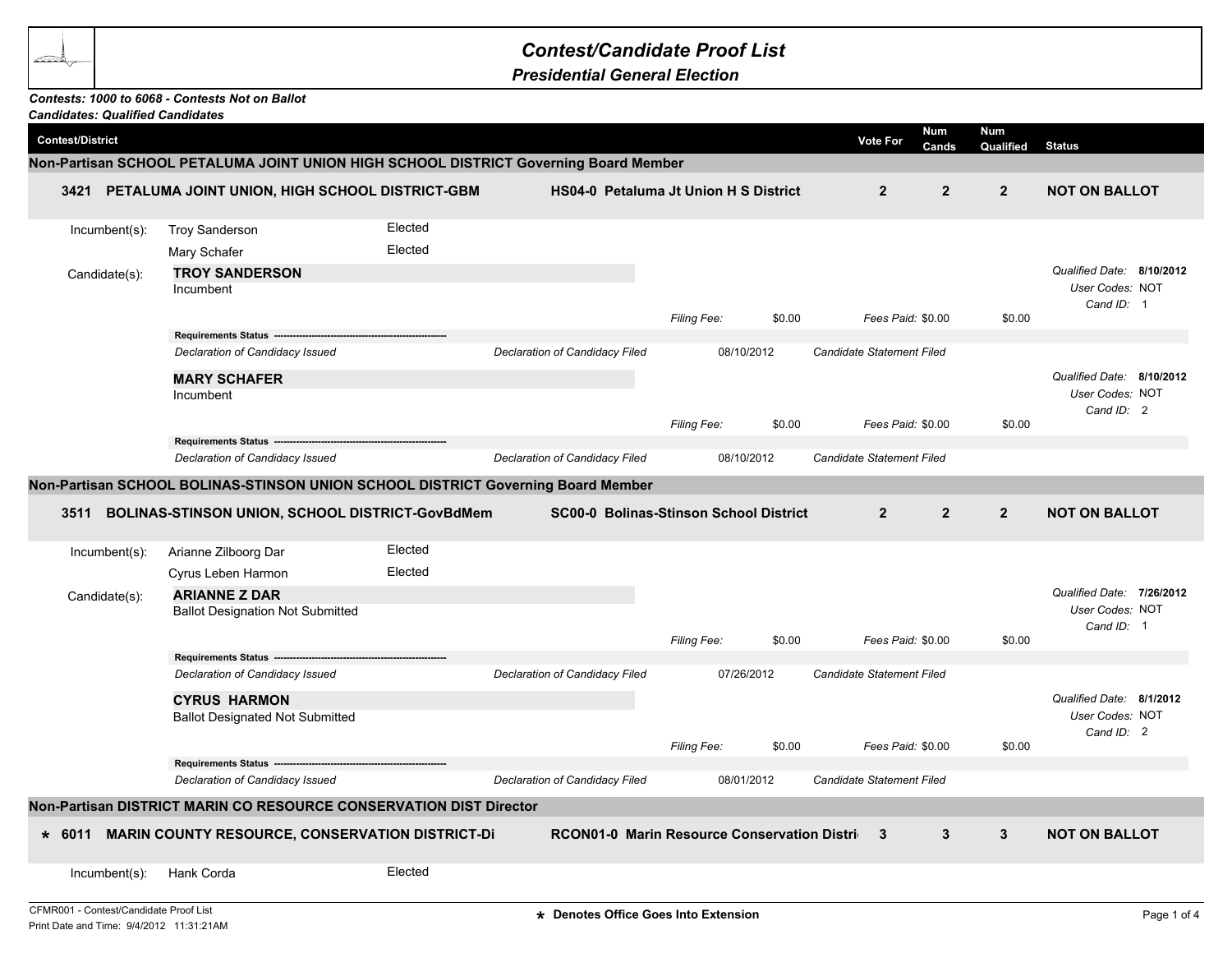|                         |               |                                                                    |         |                                |                                             |        |                                  | Num               | <b>Num</b>   |                               |
|-------------------------|---------------|--------------------------------------------------------------------|---------|--------------------------------|---------------------------------------------|--------|----------------------------------|-------------------|--------------|-------------------------------|
| <b>Contest/District</b> |               |                                                                    |         |                                |                                             |        | <b>Vote For</b>                  | Cands             | Qualified    | <b>Status</b>                 |
|                         |               | Non-Partisan DISTRICT MARIN CO RESOURCE CONSERVATION DIST Director |         |                                |                                             |        |                                  |                   |              |                               |
| $* 6011$                |               | <b>MARIN COUNTY RESOURCE, CONSERVATION DISTRICT-DI</b>             |         |                                | RCON01-0 Marin Resource Conservation Distri |        | $\overline{\mathbf{3}}$          | 3                 | $\mathbf{3}$ | <b>NOT ON BALLOT</b>          |
|                         | Incumbent(s): | <b>Steve Daniel Doughty</b>                                        | Elected |                                |                                             |        |                                  |                   |              |                               |
|                         |               | Richard J Plant                                                    | Elected |                                |                                             |        |                                  |                   |              |                               |
|                         | Candidate(s): | <b>HANK CORDA</b>                                                  |         |                                |                                             |        |                                  |                   |              | Qualified Date: 8/10/2012     |
|                         |               | Incumbent                                                          |         |                                |                                             |        |                                  |                   |              | User Codes: NOT               |
|                         |               |                                                                    |         |                                | Filing Fee:                                 | \$0.00 |                                  | Fees Paid: \$0.00 | \$0.00       | Cand ID: 1                    |
|                         |               | Requirements Status ---------                                      |         |                                |                                             |        |                                  |                   |              |                               |
|                         |               | Declaration of Candidacy Issued                                    |         | Declaration of Candidacy Filed | 08/10/2012                                  |        | Candidate Statement Filed        |                   |              |                               |
|                         |               | <b>STEVE D. DOUGHTY</b>                                            |         |                                |                                             |        |                                  |                   |              | Qualified Date: 8/10/2012     |
|                         |               | <b>Ballot Designation Not Submitted</b>                            |         |                                |                                             |        |                                  |                   |              | User Codes: NOT               |
|                         |               |                                                                    |         |                                | <b>Filing Fee:</b>                          | \$0.00 |                                  | Fees Paid: \$0.00 | \$0.00       | Cand ID: 2                    |
|                         |               | Requirements Status ---                                            |         |                                |                                             |        |                                  |                   |              |                               |
|                         |               | Declaration of Candidacy Issued                                    |         | Declaration of Candidacy Filed | 08/10/2012                                  |        | Candidate Statement Filed        |                   |              |                               |
|                         |               | <b>TERRY SAWYER</b>                                                |         |                                |                                             |        |                                  |                   |              | Qualified Date: 8/15/2012     |
|                         |               | <b>Ballot Designation Not Submitted</b>                            |         |                                |                                             |        |                                  |                   |              | User Codes: NOT               |
|                         |               |                                                                    |         |                                | Filing Fee:                                 | \$0.00 |                                  | Fees Paid: \$0.00 | \$0.00       | Cand ID: 3                    |
|                         |               | Requirements Status ---                                            |         |                                |                                             |        |                                  |                   |              |                               |
|                         |               | Declaration of Candidacy Issued                                    |         | Declaration of Candidacy Filed | 08/15/2012                                  |        | Candidate Statement Filed        |                   |              |                               |
|                         |               | Non-Partisan DISTRICT BOLINAS FIRE PROTECTION DISTRICT Director    |         |                                |                                             |        |                                  |                   |              |                               |
|                         |               |                                                                    |         |                                |                                             |        |                                  |                   |              |                               |
| $* 6015$                |               | <b>BOLINAS FIRE PROTECTION, DISTRICT-Director</b>                  |         |                                | FI02-0 Bolinas Fire Protection District     |        | 3                                | 3                 | $\mathbf{3}$ | <b>NOT ON BALLOT</b>          |
|                         | Incumbent(s): | Shannon Clark Kilkenny                                             | Elected |                                |                                             |        |                                  |                   |              |                               |
|                         |               | Sheila O Donnell                                                   | Elected |                                |                                             |        |                                  |                   |              |                               |
|                         |               | David Leon Kimball                                                 | Elected |                                |                                             |        |                                  |                   |              |                               |
|                         | Candidate(s): | <b>DAVID LEON KIMBALL</b>                                          |         |                                |                                             |        |                                  |                   |              | Qualified Date: 7/25/2012     |
|                         |               | Incumbent                                                          |         |                                |                                             |        |                                  |                   |              | User Codes: NOT<br>Cand ID: 1 |
|                         |               |                                                                    |         |                                | <b>Filing Fee:</b>                          | \$0.00 |                                  | Fees Paid: \$0.00 | \$0.00       |                               |
|                         |               | Requirements Status --------                                       |         |                                |                                             |        |                                  |                   |              |                               |
|                         |               | Declaration of Candidacy Issued                                    |         | Declaration of Candidacy Filed | 07/25/2012                                  |        | Candidate Statement Filed        |                   |              |                               |
|                         |               | <b>ED CHIERA</b>                                                   |         |                                |                                             |        |                                  |                   |              | Qualified Date: 8/7/2012      |
|                         |               | <b>Retired Union Consultant</b>                                    |         |                                |                                             |        |                                  |                   |              | User Codes: NOT<br>Cand ID: 2 |
|                         |               |                                                                    |         |                                | Filing Fee:                                 | \$0.00 |                                  | Fees Paid: \$0.00 | \$0.00       |                               |
|                         |               | Requirements Status -----                                          |         |                                |                                             |        |                                  |                   |              |                               |
|                         |               | Declaration of Candidacy Issued                                    |         | Declaration of Candidacy Filed | 08/07/2012                                  |        | <b>Candidate Statement Filed</b> |                   |              |                               |
|                         |               | <b>SHEILA O'DONNELL</b>                                            |         |                                |                                             |        |                                  |                   |              | Qualified Date: 8/7/2012      |
|                         |               | Incumbent                                                          |         |                                |                                             |        |                                  |                   |              | User Codes: NOT               |
|                         |               |                                                                    |         |                                | Filing Fee:                                 | \$0.00 |                                  | Fees Paid: \$0.00 | \$0.00       | Cand ID: 3                    |
|                         |               |                                                                    |         |                                |                                             |        |                                  |                   |              |                               |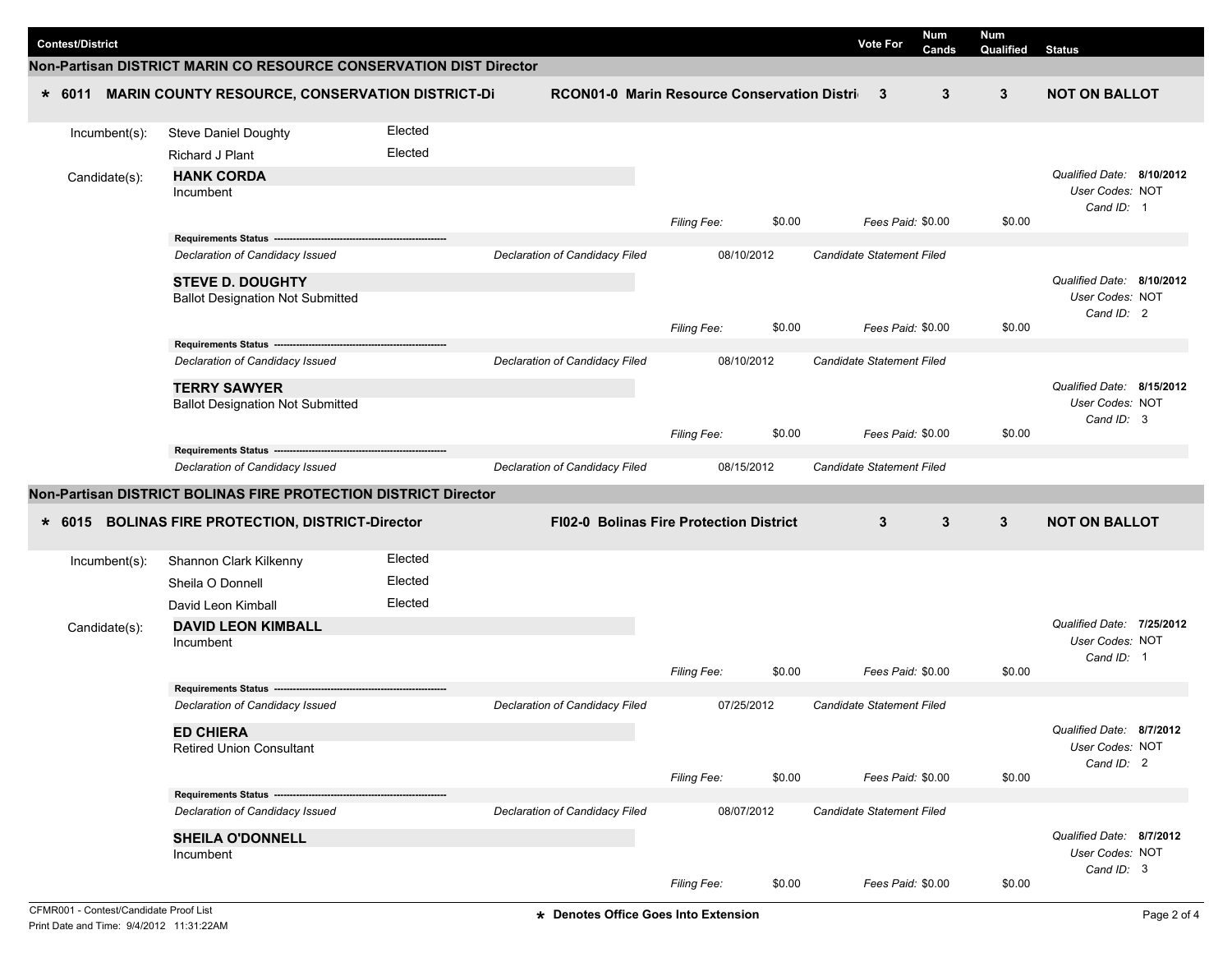| <b>Contest/District</b> |               |                                                                               |                      |                                                  |                    |            | <b>Vote For</b>           | Num<br>Cands      | <b>Num</b><br>Qualified | <b>Status</b>                                |
|-------------------------|---------------|-------------------------------------------------------------------------------|----------------------|--------------------------------------------------|--------------------|------------|---------------------------|-------------------|-------------------------|----------------------------------------------|
|                         |               | Non-Partisan DISTRICT BOLINAS FIRE PROTECTION DISTRICT Director               |                      |                                                  |                    |            |                           |                   |                         |                                              |
|                         |               | 6015 BOLINAS FIRE PROTECTION, DISTRICT-Director                               |                      |                                                  |                    |            | 3                         | 3                 | 3                       | <b>NOT ON BALLOT</b>                         |
|                         |               | Requirements Status ------------------------------                            |                      |                                                  |                    |            |                           |                   |                         |                                              |
|                         |               | Declaration of Candidacy Issued                                               |                      | Declaration of Candidacy Filed                   |                    | 08/07/2012 | Candidate Statement Filed |                   |                         |                                              |
|                         |               | Non-Partisan DISTRICT STRAWBERRY RECREATION DISTRICT Director, Short Term     |                      |                                                  |                    |            |                           |                   |                         |                                              |
|                         |               | * 6035 STRAWBERRY RECREATION, Director, Short Term                            |                      | REC01-0 Strawberry Recreation District           |                    |            | $\mathbf 1$               | $\mathbf 1$       | $\mathbf 1$             | <b>NOT ON BALLOT</b>                         |
|                         | Incumbent(s): | Pamela Gay Bohner                                                             | Appointed to Vacancy |                                                  |                    |            |                           |                   |                         |                                              |
|                         | Candidate(s): | <b>PETER TEESE</b>                                                            |                      |                                                  |                    |            |                           |                   |                         | Qualified Date: 7/30/2012                    |
|                         |               | <b>Ballot Designation Not Submitted</b>                                       |                      |                                                  |                    |            |                           |                   |                         | User Codes: NOT                              |
|                         |               |                                                                               |                      |                                                  | <b>Filing Fee:</b> | \$0.00     |                           | Fees Paid: \$0.00 | \$0.00                  | Cand ID: 1                                   |
|                         |               |                                                                               |                      |                                                  |                    |            |                           |                   |                         |                                              |
|                         |               | Declaration of Candidacy Issued                                               |                      | Declaration of Candidacy Filed                   |                    | 07/30/2012 | Candidate Statement Filed |                   |                         |                                              |
|                         |               | Non-Partisan DISTRICT STRAWBERRY RECREATION DISTRICT Director, Full Term      |                      |                                                  |                    |            |                           |                   |                         |                                              |
|                         |               | * 6036 STRAWBERRY RECREATION, Director, Full Term                             |                      | <b>REC01-0 Strawberry Recreation District</b>    |                    |            | $\overline{2}$            | $\overline{2}$    | $\overline{2}$          | <b>NOT ON BALLOT</b>                         |
|                         | Incumbent(s): | Julie Anne Zener                                                              | Elected              |                                                  |                    |            |                           |                   |                         |                                              |
|                         |               | Peter Barclay Teese                                                           | Elected              |                                                  |                    |            |                           |                   |                         |                                              |
|                         | Candidate(s): | <b>PAMELA G. BOHNER</b>                                                       |                      |                                                  |                    |            |                           |                   |                         | Qualified Date: 8/10/2012                    |
|                         |               | Director, Strawberry Rec District                                             |                      |                                                  |                    |            |                           |                   |                         | User Codes: NOT                              |
|                         |               |                                                                               |                      |                                                  | <b>Filing Fee:</b> | \$0.00     |                           | Fees Paid: \$0.00 | \$0.00                  | Cand ID: 1                                   |
|                         |               | Requirements Status --                                                        |                      |                                                  |                    |            |                           |                   |                         |                                              |
|                         |               | Declaration of Candidacy Issued                                               |                      | Declaration of Candidacy Filed                   |                    | 08/10/2012 | Candidate Statement Filed |                   |                         |                                              |
|                         |               | <b>CALE BARRETT NICHOLS</b>                                                   |                      |                                                  |                    |            |                           |                   |                         | Qualified Date: 8/9/2012                     |
|                         |               | <b>Ballot Designation Not Submitted</b>                                       |                      |                                                  |                    |            |                           |                   |                         | User Codes: NOT                              |
|                         |               |                                                                               |                      |                                                  | <b>Filing Fee:</b> | \$0.00     |                           | Fees Paid: \$0.00 | \$0.00                  | Cand ID: 2                                   |
|                         |               |                                                                               |                      |                                                  |                    |            |                           |                   |                         |                                              |
|                         |               | Declaration of Candidacy Issued                                               |                      | Declaration of Candidacy Filed                   |                    | 08/09/2012 | Candidate Statement Filed |                   |                         |                                              |
|                         |               | Non-Partisan DISTRICT MARIN MUNICIPAL WATER DISTRICT Director, Division No. 2 |                      |                                                  |                    |            |                           |                   |                         |                                              |
|                         |               |                                                                               |                      |                                                  |                    |            |                           |                   |                         |                                              |
|                         |               | 6056 MARIN MUNICIPAL WATER, DISTRICT-Director, Div 2                          |                      | WA01-2 Marin Municipal Water District-Division 1 |                    |            |                           | $\overline{1}$    |                         | <b>NOT ON BALLOT</b>                         |
|                         | Incumbent(s): | Armando M Quintero                                                            | Elected              |                                                  |                    |            |                           |                   |                         |                                              |
|                         | Candidate(s): | <b>ARMANDO QUINTERO</b><br>Incumbent                                          |                      |                                                  |                    |            |                           |                   |                         | Qualified Date: 7/27/2012<br>User Codes: NOT |
|                         |               |                                                                               |                      |                                                  |                    |            |                           |                   |                         | Cand ID: 1                                   |
|                         |               |                                                                               |                      |                                                  | Filing Fee:        | \$0.00     |                           | Fees Paid: \$0.00 | \$0.00                  |                                              |
|                         |               | Requirements Status ---<br>Declaration of Candidacy Issued                    |                      | Declaration of Candidacy Filed                   |                    | 07/27/2012 | Candidate Statement Filed |                   |                         | 07/27/2012                                   |
|                         |               |                                                                               |                      |                                                  |                    |            |                           |                   |                         |                                              |
|                         |               | Non-Partisan DISTRICT MARIN MUNICIPAL WATER DISTRICT Director, Division No. 5 |                      |                                                  |                    |            |                           |                   |                         |                                              |